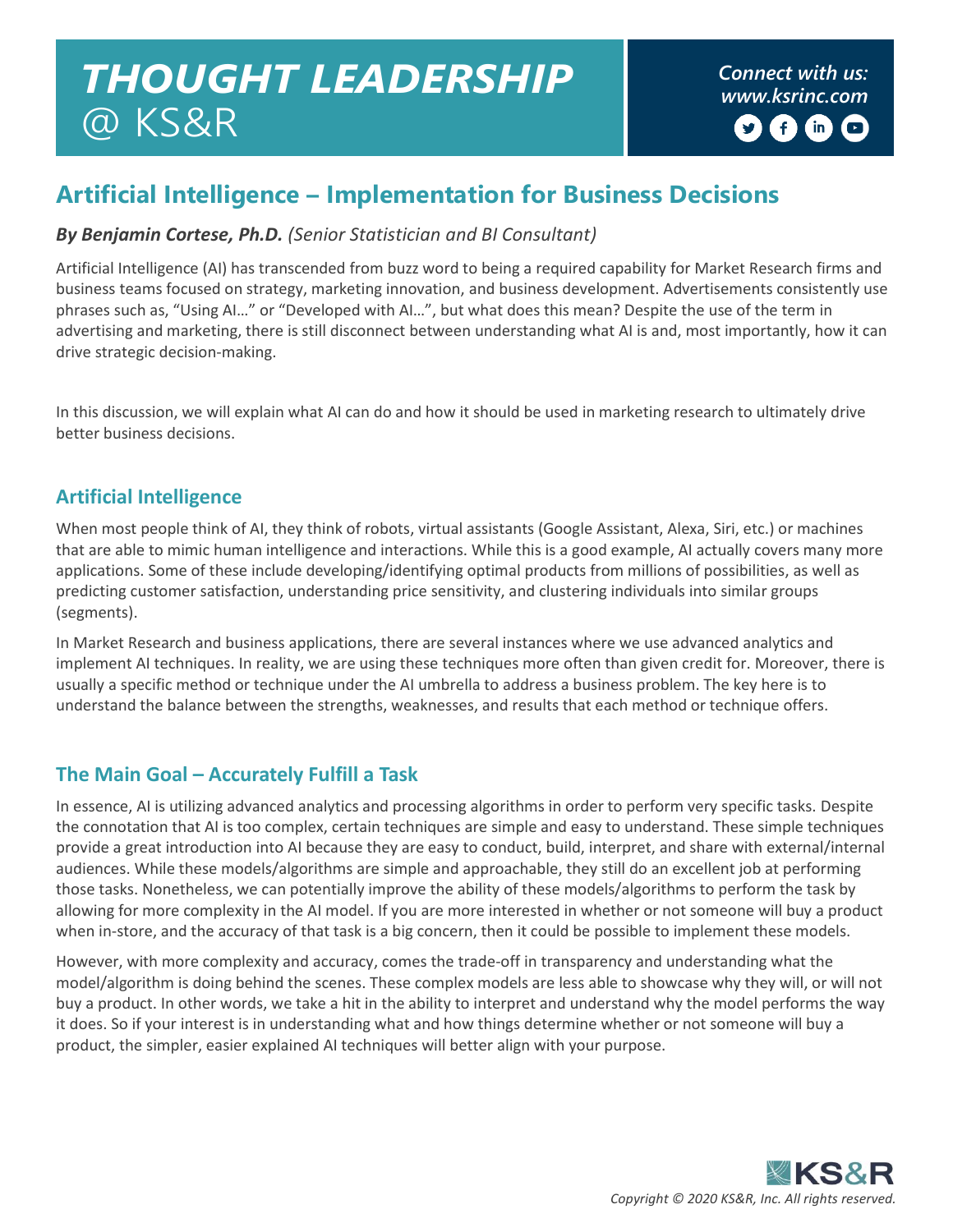#### **Business Problems and AI Solutions**

The most prominent benefit of AI is being able to make predictions. By using past information, AI can make predictions in areas where the outcome/event has not yet occurred. Predicting a product purchase is one great example. Using profile information from people who purchase or do not purchase a particular product will allow an AI model to predict whether a new person is likely to buy a product. These AI techniques are able to do this by looking at the relationships and interactions of behaviors, attitudes, and demographics with the desired outcome. This same approach can also be applied to addressing other outcomes, such as customer churn/retention/acquisition, potential spend, sales forecasts, revenue projections, perceptual changes, satisfaction, likelihood to recommend, and attitudinal measures.

When you understand what predicts specific outcomes, you can implement techniques to change behavior and change the outcome to something more favorable for your company. However, there are a lot of variables that are related to the outcome, so where do you start? With certain AI techniques, you will be able to understand the hierarchy of relationships associated with an outcome (i.e., buying a product). This understanding allows you to determine what techniques or approaches will have the greatest impact on influencing the outcome.

Suppose you want to understand differences in your client database to employ specific, targeted, and efficient marketing strategies. AI models/algorithms can find patterns and specific relationships in your client data and can assign individuals into specific clusters. If this sounds familiar, it probably is, given this is segmentation. Segmentation is a great first step into AI because everyone has applicable data to use and models/algorithms can range from very simple to complex.

AI segmentation can be applied to your company's client database. Once the segment characteristics are defined from survey data, they can be appended to your database to classify each client into a relevant cluster. In addition, AI can be used to analyze the vast amount of information already available in your database without ever collecting additional survey data. If you are missing certain pieces of client information, AI models/algorithms can be utilized to fill in those information gaps and missing data points.

There is a great deal of rich information that we can get from qualitative questions in surveys. But, it usually takes a lot of time to mine those insights. We also see similar value in the vast amount of unstructured data from social media posts, social conversations, customer reviews/posts, and qualitative transcripts. After manually coding a few of the unstructured data points and applying the correct technique, AI models can be used to breakdown this information into more manageable and actionable summaries. These summaries can then be used to understand brand perceptions, emotions, and other patterns/themes across responses.

Consider the common problem of keeping survey length manageable. With proper planning and AI, it's possible to develop lengthier surveys by breaking them up into smaller pieces. In this example, respondents would see different versions of the survey, each containing a different subset of questions. AI can use the information from the entire survey database to predict and fill in the blank questions. It does this by looking at the relationship between demographics and the way questions are answered, and then predicts how someone would respond to a section they did not see.